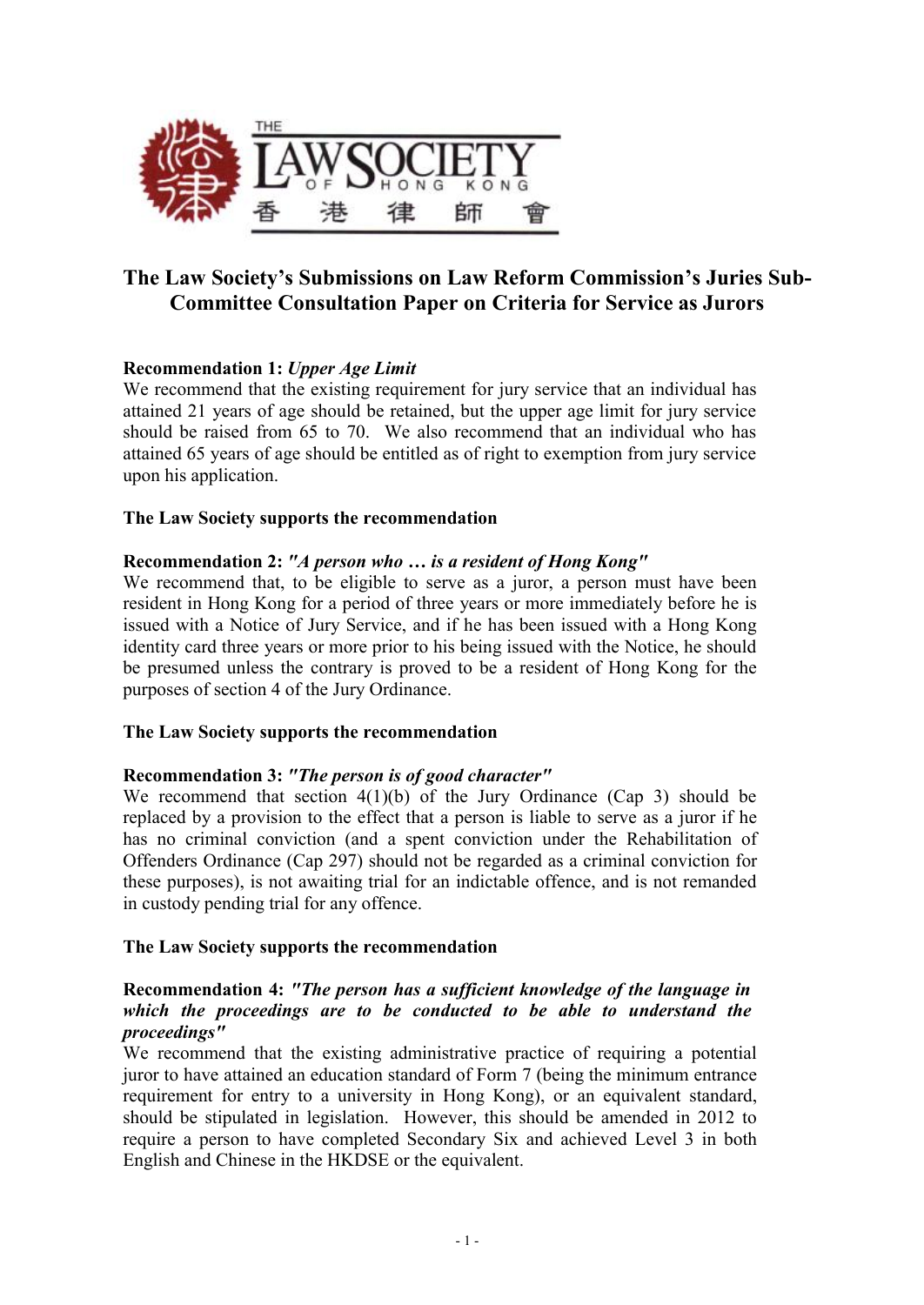**The Law Society supports the recommendation but notes the general delay in implementing Law Reform Commission recommendations thus the reforms may not even be considered by 2012.** 

## **Recommendation 5:** *"The person is of sound mind and not afflicted by blindness, deafness or other disability preventing the person from serving as a juror"*

We do not recommend any change to the existing provisions of section 4(1)(a) of the Jury Ordinance (Cap 3) concerning disabilities in relation to jury service. We recommend that the Registrar of the High Court should consider making such changes to the physical configuration of the High Court Building and coroners' courts as would facilitate jury service by those confined to wheelchairs.

#### **The Law Society supports the recommendation.**

## **Recommendation 6:** *Form of Notice of Jury Service*

We recommend that the form of Notice of Jury Service should be amended to include a list of exemptions and a list of disqualifications for individuals to tick if applicable, and this should be returned to the Registrar of the High Court for verification.

#### **The Law Society supports the recommendation.**

**Recommendation 7:** *Exemptions from jury service under section 5 of the Jury Ordinance*  We recommend that different terms should be adopted for different types of exemption, as follows:

- (i) *"ineligible for jury service"* when a person is not qualified to be a juror because of age, unsoundness of mind, or illiteracy, etc;
- (ii) *"excluded from jury service"* when a person is excluded on a point of principle;
- (iii) *"exempt"* for those categories of persons whose services are much needed and in respect of whom there would be substantial inconvenience to the public if they were required to serve on a jury; and
- (iv) *"excused"* when an eligible juror is excused from serving on a particular occasion upon application being made to the Registrar or the trial judge, but his service would be required for future cases.

#### **The Law Society supports the recommendation.**

#### **Recommendation 8**

We recommend that the guiding principles for the consideration of exemption applications should be spelt out in the Jury Ordinance to assist the Registrar or the trial judge in determining whether or not to grant an exemption, exclusion or deferral. The justifications for exemption, exclusion or deferral should include:

- (i) where substantial inconvenience to the public may result;
- (ii) where undue hardship or extreme inconvenience may be caused to the person;
- (iii) where the person is involved in the administration of justice so that bias may result or may be perceived to result; and
- (iv) where jury service is incompatible with the person's tenets or beliefs.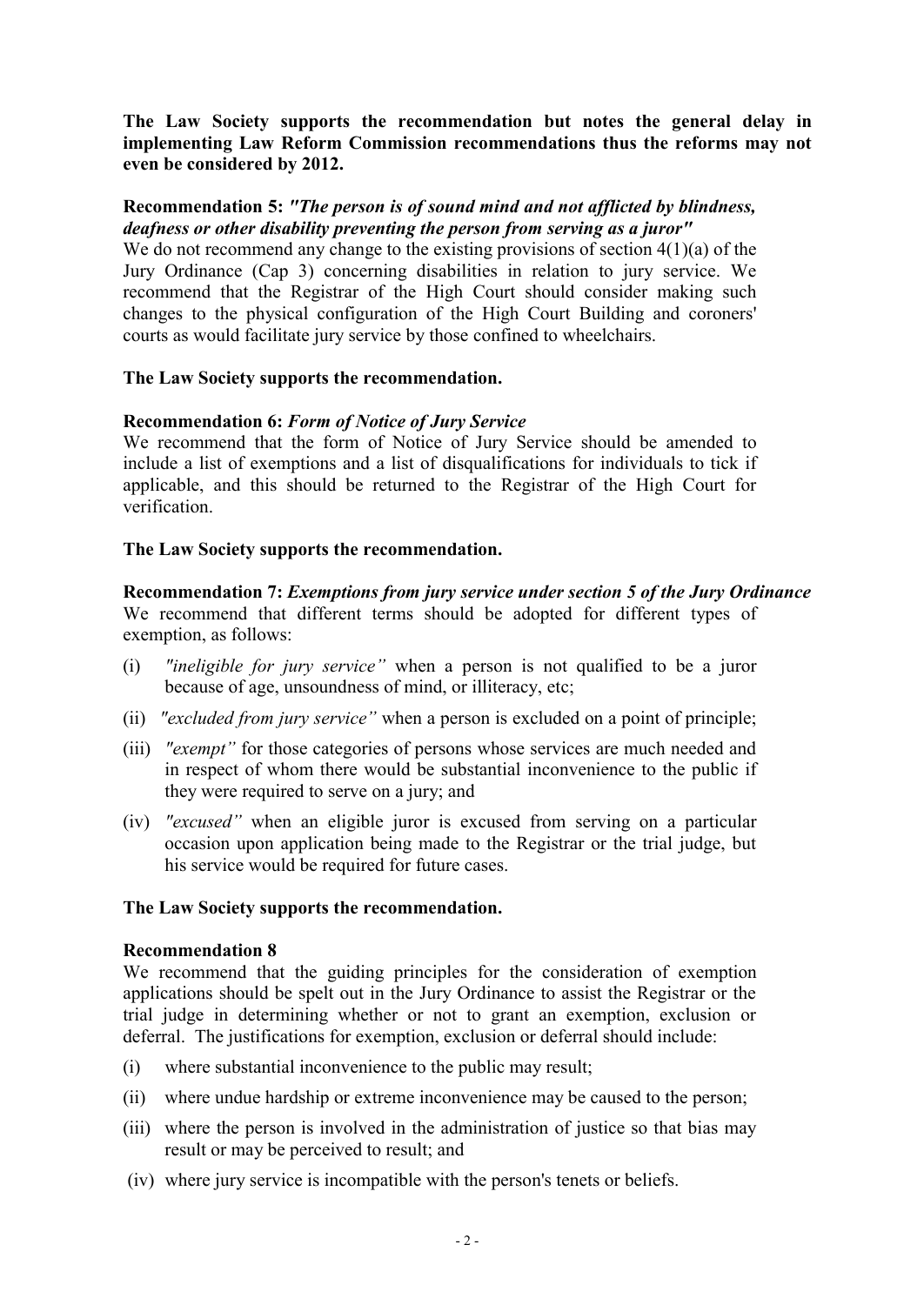#### **The Law Society supports the recommendation.**

#### **Recommendation 9**

The list of persons currently exempt from jury service under section 5(1) of the Jury Ordinance (Cap 3) should be amended as follows:

- (A) The following categories of persons should be **exempt** from service as jurors:
	- (a) members of the Executive or Legislative Council
	- (b) any public officer who is
		- (i) a member of the Fire Services Department, including a person holding any post specified in the Seventh Schedule to the Fire Services Ordinance (Cap 95)
		- (ii) a member of the Government Flying Service
	- (c) consuls, vice-consuls, and officers of equivalent status, of governments of foreign states and such salaried functionaries of such governments as are nationals of such governments and are not carrying on business in Hong Kong, and the spouses and dependent children of such persons
	- (d) officers employed on full pay in the naval, military or air services of the Hong Kong Garrison, together with the spouses of such officers
	- (e) the Legal Adviser of the Legislative Council Secretariat and any of his assistants who is in the full time employment of the Legislative Council Commission and is a barrister or a solicitor as defined in the Legal Practitioners Ordinance (Cap 159)

#### **The Law Society supports the recommendations in 9 (A)**

- (B) The following categories of persons should be **excluded** from service as jurors:
	- (a) any public officer who is  $-$ 
		- (i) a judge, deputy judge, District Judge, deputy District Judge, Registrar, Senior Deputy Registrar, Deputy Registrar, Assistant Registrar, coroner or magistrate – should be excluded for life
		- (ii) a presiding officer, adjudicator or member of any tribunal established by law
		- (iii) a member of staff within the Judiciary
		- (iv) a legal officer within the meaning of section 2 of the Legal Officers Ordinance (Cap 87)
		- (v) serving in the Department of Justice, the Legal Aid Department, the Official Receiver's Office or the Intellectual Property Department
		- (vi) a member of the Hong Kong Police Force, the Immigration Service, the Customs and Excise Service
		- (vii) an officer of the Correctional Services Department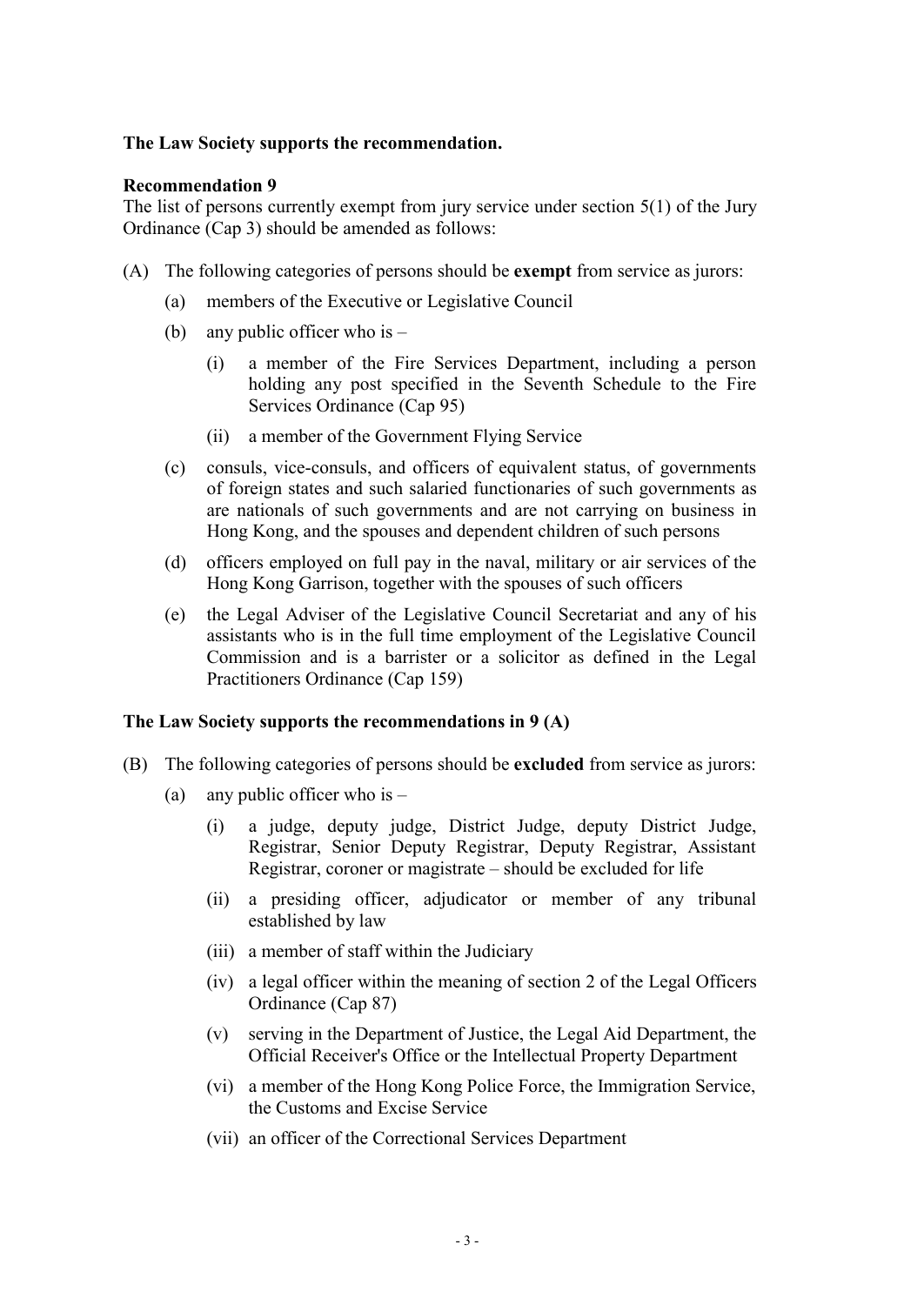- (viii) the Commissioner, Deputy Commissioner or an officer of the Independent Commission Against Corruption
- (ix) carrying out duties in the Hong Kong Police Force, the Immigration Department, the Customs and Excise Department, the Fire Services Department, the Correctional Services Department, the Government Flying Service or the Independent Commission Against Corruption
- (x) appointed as the principal probation officer, or as a probation officer, under the Probation of Offenders Ordinance (Cap 298)
- (xi) a social worker employed full-time in any reformatory school established under the Reformatory Schools Ordinance (Cap 225), any place of detention appointed under the Juvenile Offenders Ordinance (Cap 226), or any approved institution within the meaning of the Probation of Offenders Ordinance (Cap 298)
- (b) barristers-at-law and solicitors in actual practice.
- (c) members of the Hong Kong Auxiliary Police Force and persons summoned to act or enrolled or appointed as special constables under any enactment:

Provided that any person claiming exemption under this paragraph may be required by the Registrar to produce a certificate from the Commissioner of Police in proof of such exemption.

(d) Government chemists.

**Subject to the following comments, the Law Society supports the recommendations listed in Paragraph in 9(A):** 

## **(i) Exclusion of legally qualified persons**

**Barristers and solicitors not in actual practice engaged in other fields such as law lecturers and professors, and in-house lawyers should be excluded as should lawyers qualified in common law jurisdictions.** 

**(ii) Members of the Hong Kong Police Force, Immigration Service, and Customs and Excise Service and Officers of the Correctional Services Department** 

**In relation to the category of persons listed in Paragraph 9(B) (vi) and (vii) the Law Society suggests adoption of the recommendation in the judgment dated 14 March 2008 by the English Court of Appeal, Criminal Division in** *Regina v Khan (Bakish Alla)* **that:** 

**"***the trial judge should be made aware at the stage of jury selection if any juror in waiting was or had been a police officer, or a member of the prosecuting authority, or was a serving prison officer***".** 

**(Reported in The** *Times*:

<http://business.timesonline.co.uk/tol/business/law/reports/article3694911.ece>)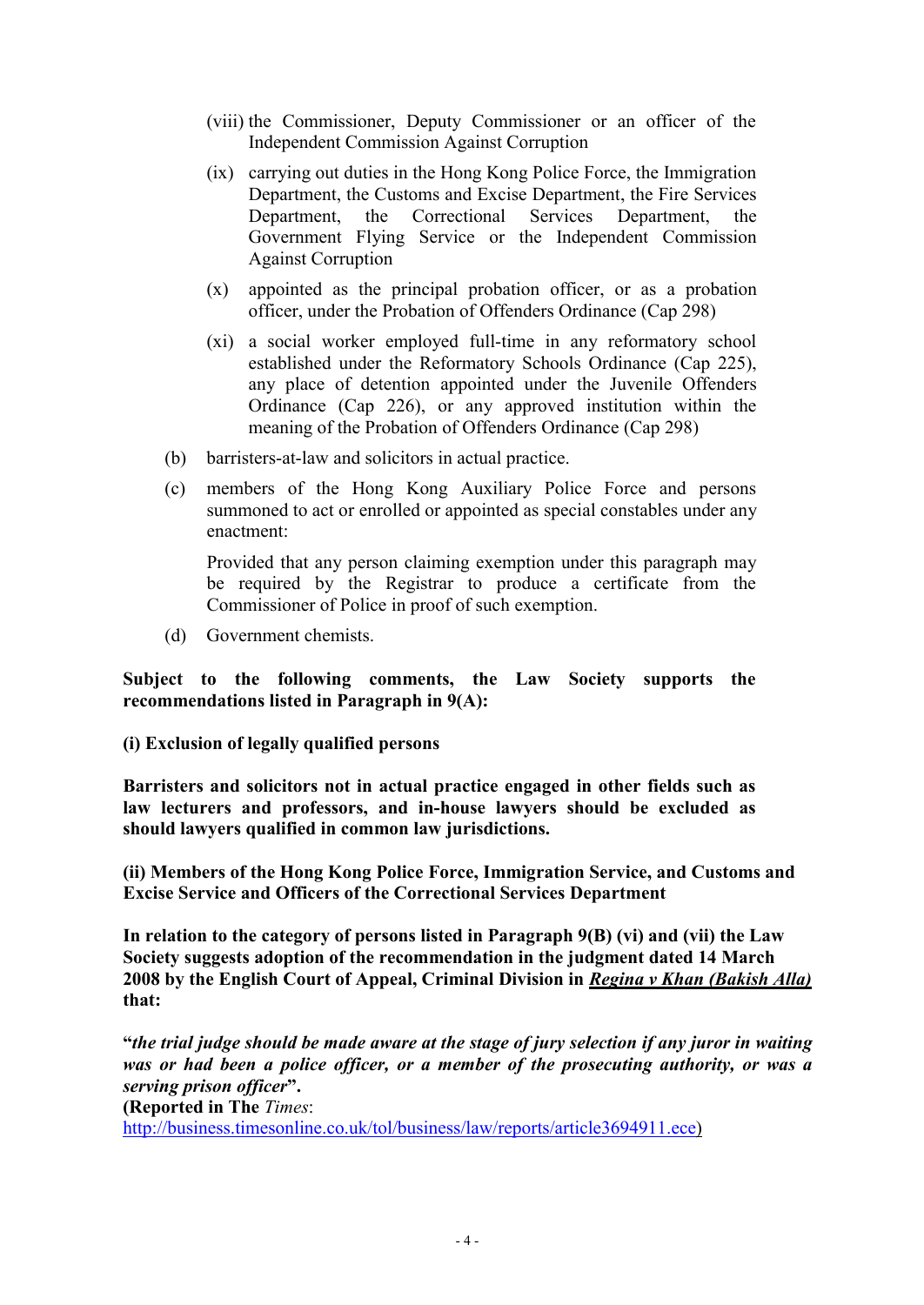- (C) The Registrar or the trial judge, as the case may be, **may defer** jury service required of the persons in the following categories who have been summoned, or exclude or excuse them from jury service upon their application, if satisfied with the merits of their applications:
	- (a) any public officer who is serving in a training or apprentice rank
	- (b) persons duly registered as or deemed to be medical practitioners under the Medical Registration Ordinance (Cap 161), persons duly registered as dentists under the Dentists Registration Ordinance (Cap 156) and persons duly registered under the Veterinary Surgeons Registration Ordinance (Cap 529)
	- (c) editors of daily newspapers in Hong Kong and such members of their staffs in respect of whom the Registrar is satisfied that jury service would disrupt the publication of such newspapers
	- (d) chemists and druggists actually carrying on business as such
	- (e) clergymen, priests, and ministers of any Christian congregation or Jewish congregation, functioning in Hong Kong
	- (f) imams of and persons holding similar positions in any Muslim congregation functioning in Hong Kong
	- (g) priests of and persons holding similar positions in any Hindu congregation functioning in Hong Kong
	- (h) full time students of any school, college, university, polytechnic, technical institute, industrial training centre or other educational (including vocational education) institution
	- (i) pilots licensed under the Pilotage Ordinance (Cap 84), and the master and members of the crew of any ship
	- (j) pilots, navigators, wireless operators and other full-time members of the crews of passenger or mail or commercial aircraft
	- (k) persons who are vowed and full-time members of any religious orders living in monasteries, convents or other such religious communities
	- (l) justices of the peace

## **The Law Society's supports the recommendations in Paragraph 9(C).**

## (D) **Exemption from jury service currently granted to the following categories of persons should be discontinued:**

- (a) the clerks of barristers-at-law and solicitors in actual practice
- (b) the spouse of  $-$ 
	- (i) the Chief Justice;
	- (ii) a judge of the Court of Final Appeal;
	- (iii) the Chief Judge;
	- (iv) a Justice of Appeal;
	- (v) a judge of the Court of First Instance; and